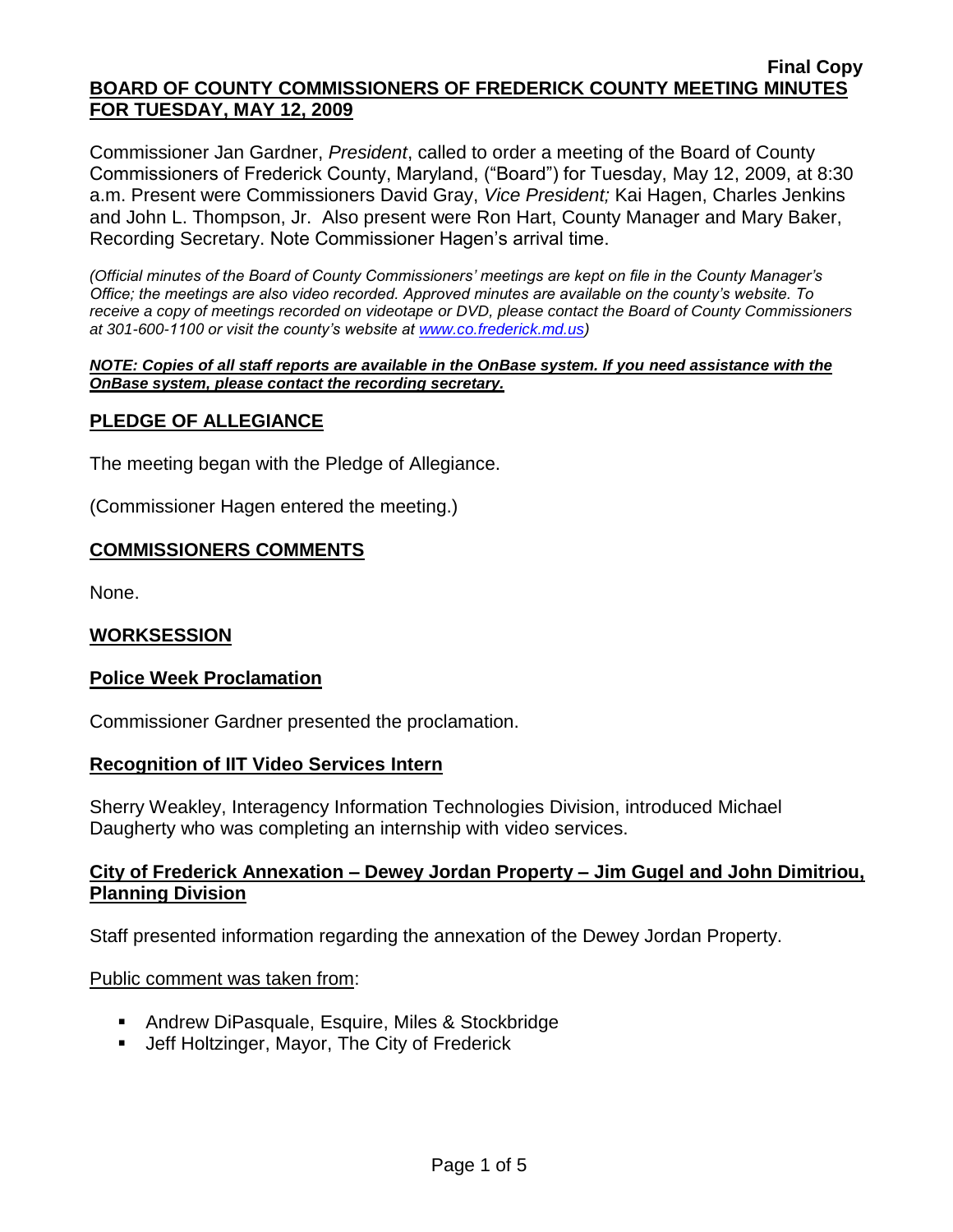Commissioner Hagen moved to grant expressed approval of the annexation with general commercial zoning. Commissioner Gray seconded the motion that passed 3-1-1 with Commissioner Thompson opposed and Commissioner Jenkins abstained.

## **ADMINISTRATIVE BUSINESS**

## **Finalize FY 2010- 2015 Capital Improvements Program (CIP) and FY 2010 Capital Budget (as necessary) - Kelly Weaver, Finance Division**

Ms. Weaver presented information regarding updates and changes to the CIP.

Commissioner Gray moved to accept the proposal from Frederick Community College (FCC) to pick up the Workforce Rental Project instead of cutting their operating budget. Commissioner Hagen seconded the motion that passed 4-1 with Commissioner Jenkins opposed.

Commissioner Gray moved to approve the transfer of funds from grant funds to general funds for FCC's FY 2010 funding for the Culinary Arts Center Renovation. Commissioner Hagen seconded the motion that passed 4-1 with Commissioner Thompson opposed.

Commissioner Jenkins moved to switch funding for Lincoln Elementary School from FY 2010 to FY 2011 and Yellow Springs Elementary School from FY 2011 to FY 2010. Commissioner Hagen seconded the motion that passed 5-0.

Commissioner Jenkins moved to shift from the CIP \$100,000.00 for the Montevue Complex Transit Parking Improvements to the unallocated account. Commissioner Gray seconded the motion that passed 5-0.

Commissioner Thompson moved to eliminate funding for the Thomas Pool Renovation and Carroll Creek Linear Park.

Commissioner Jenkins seconded the elimination of funding for the Thomas Pool Renovations.

Commissioner Gray offered a substitute motion to move funds for the Thomas Pool Renovations to FY 2012. Commissioner Hagen seconded the motion which failed 2-3 with Commissioners Gardner, Jenkins and Thompson opposed.

Commissioner Thompson moved to impound funds for the Thomas Pool Renovations. Commissioner Gray seconded the motion that passed 5-0.

## **CLOSED SESSION**

Commissioner Gray moved to proceed into closed session in accordance to Maryland Annotated Code State Government Article § 10-508(a) (1) To discuss: (i) The appointment,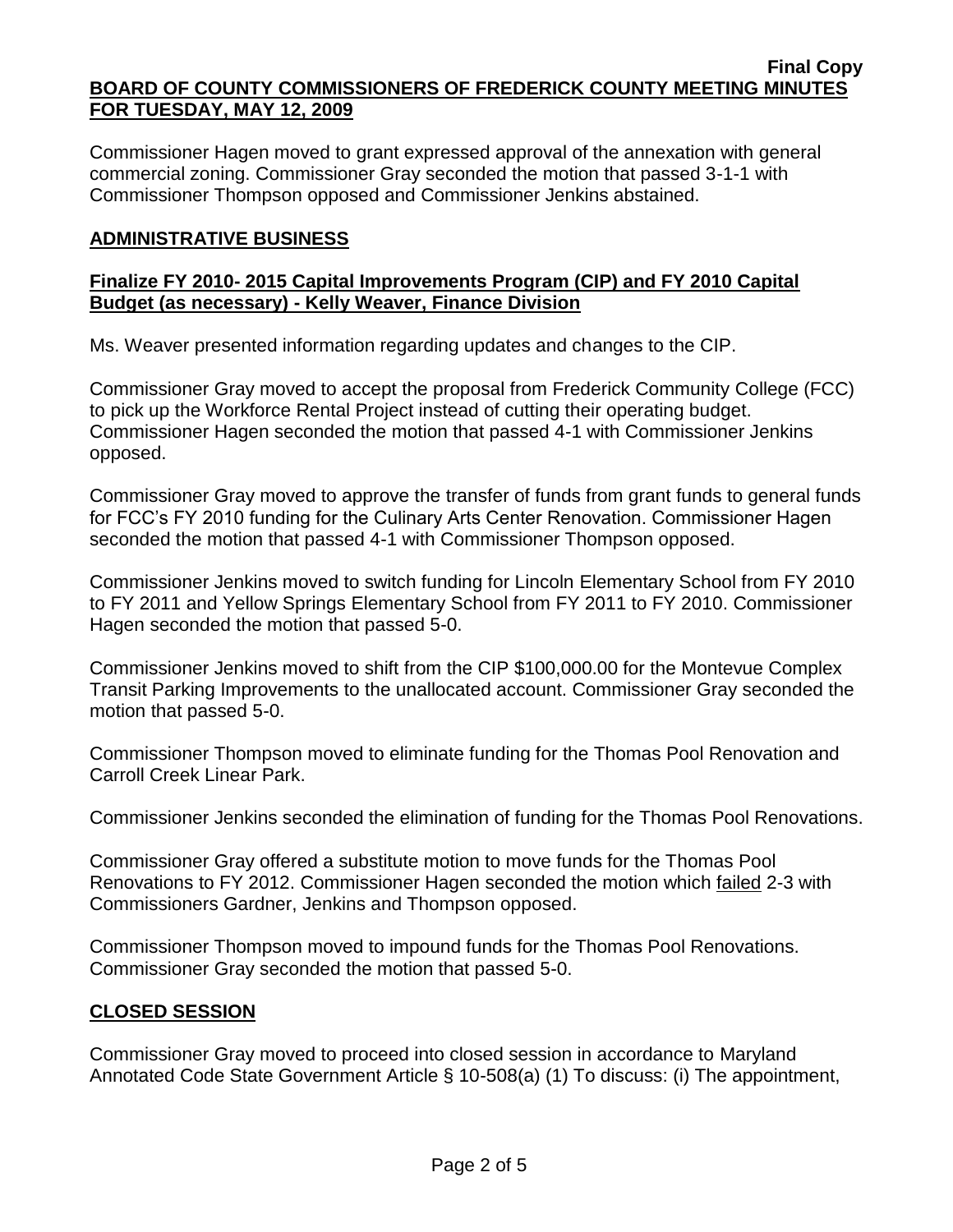employment, assignment, promotion, discipline, demotion, compensation, removal, resignation, or performance evaluation of appointees, employees, or officials over whom it has jurisdiction; or (ii) Any other personnel matter that affects one or more specific individuals and (7) To consult with counsel to obtain legal advice on a legal matter. Commissioner Hagen seconded the motion that passed 5-0.

## **COMMISSIONERS COMMENTS**

None.

## **PUBLIC COMMENTS**

None.

# **QUESTIONS – PRESS**

None.

# **ADJOURN**

The meeting adjourned at 10:50 a.m.

Respectfully submitted,

Mary E. Baker Recording Secretary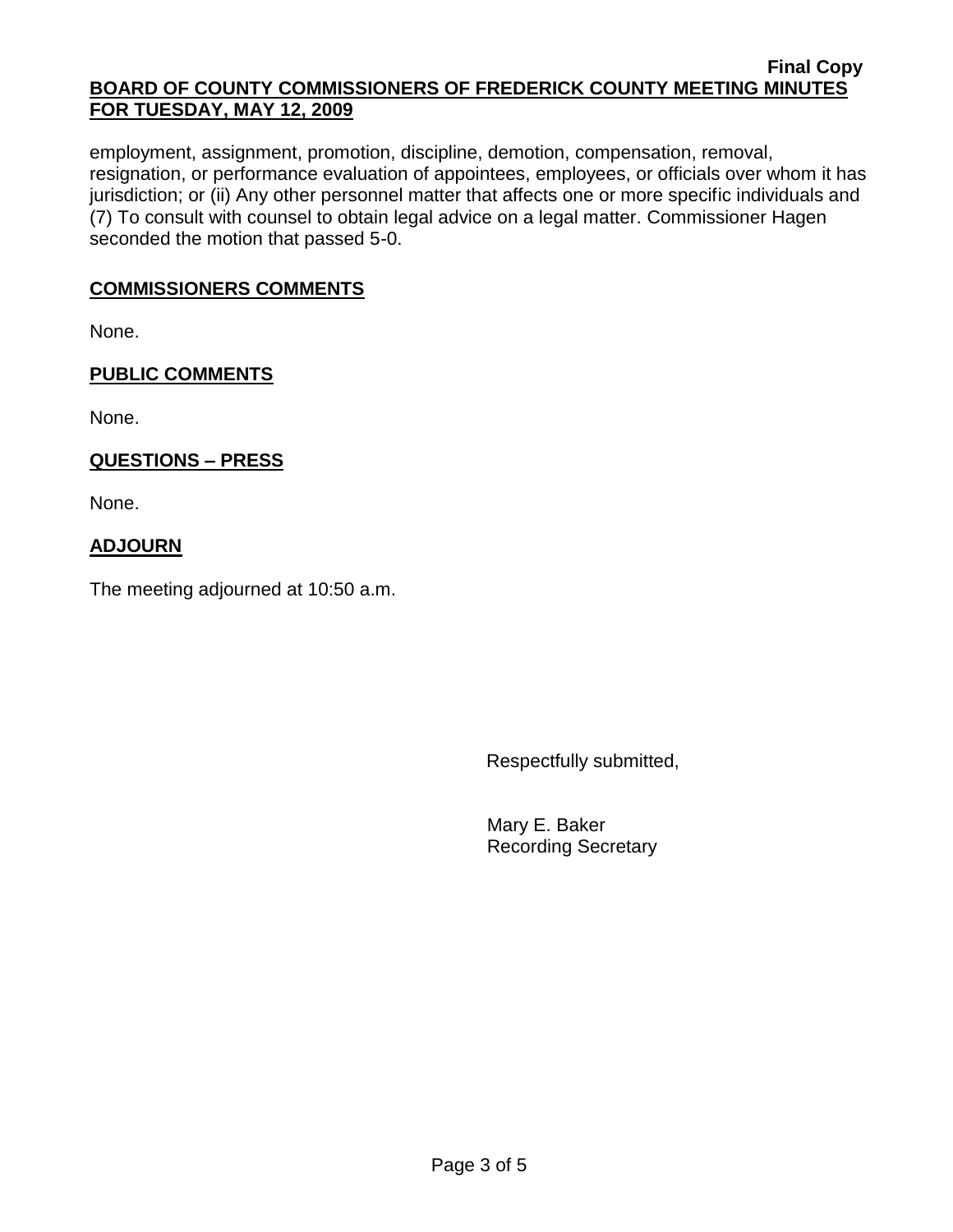## **FORM OF STATEMENT FOR CLOSING THE MEETING OF TUESDAY, MAY 12, 2009**

# **STATUTORY AUTHORITY TO CLOSE SESSION**

### **State Government Article §10-508(a):**

(1) To discuss: (i) The appointment, employment, assignment, promotion, discipline, demotion, compensation, removal, resignation, or performance evaluation of appointees, employees, or officials over whom it has jurisdiction; or (ii) Any other personnel matter that affects one or more specific individuals; and

(7) To consult with counsel to obtain legal advice on a legal matter.

### **Motion:**

Commissioner Gray moved to proceed into closed session in accordance to Maryland Annotated Code State Government Article § 10-508(a) (1) To discuss: (i) The appointment, employment, assignment, promotion, discipline, demotion, compensation, removal, resignation, or performance evaluation of appointees, employees, or officials over whom it has jurisdiction; or (ii) Any other personnel matter that affects one or more specific individuals and (7) To consult with counsel to obtain legal advice on a legal matter. Commissioner Hagen seconded the motion that passed 5-0.

## **Topic to be Discussed:**

To consider the discipline of a county employee and the legal consequences of a particular personnel action.

> Mary E. Baker Recording Secretary